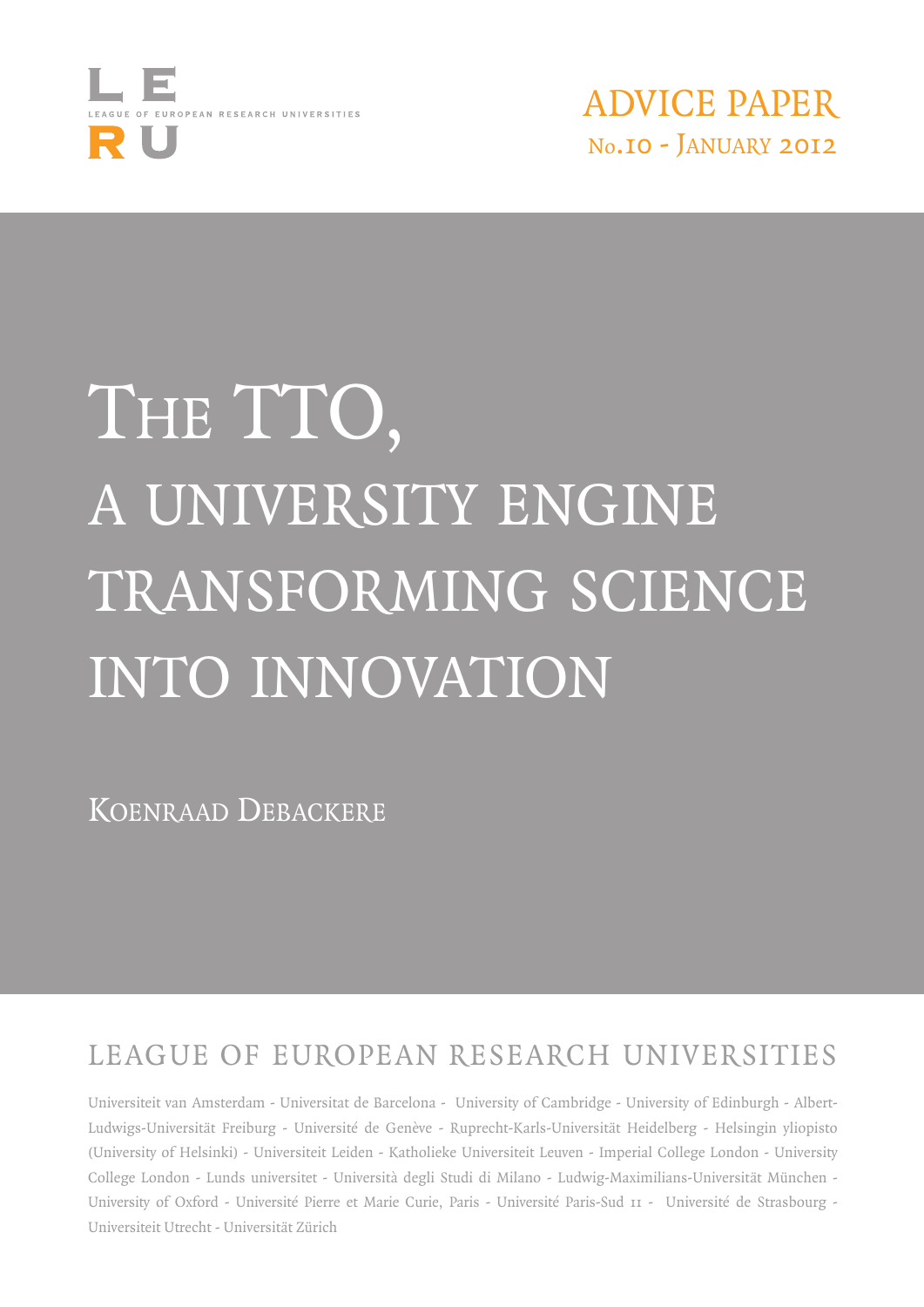

The author of the paper is: Prof. Koenraad Debackere (K.U.Leuven)

LERU thanks the wider community of Technology Transfer Officers and Vice-Rectors for Research in its member universities and other experts who provided valuable input for the paper and comments during the drafting process. The LERU Research Policy Committee and Rectors generously contributed their advice.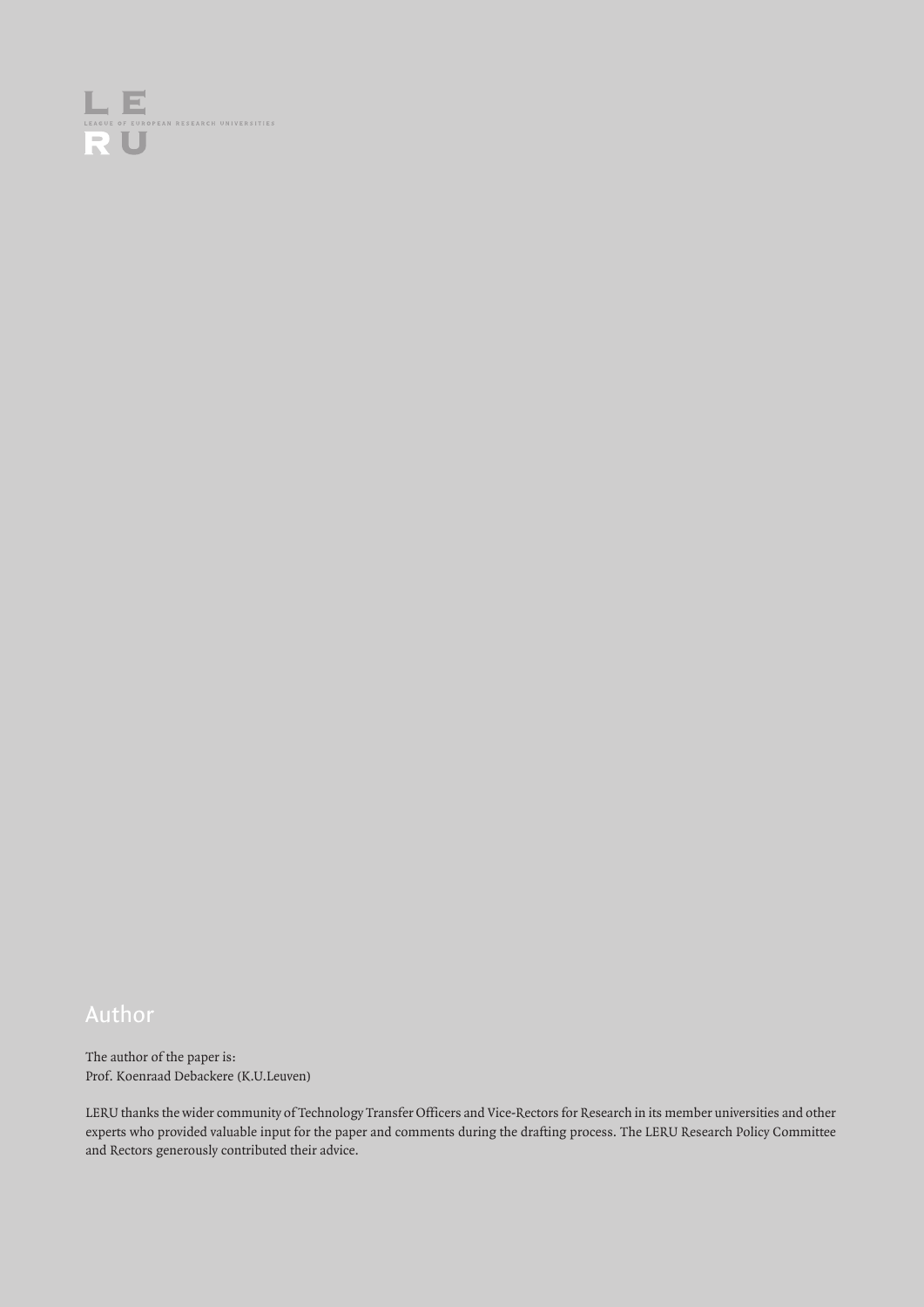## EXECUTIVE SUMMARY

Industry-science links have become a key dimension in both innovation management and innovation policy. In this paper, it is argued that the growth and the development of academic Technology Transfer Organizations (TTO's) which support those links deserve careful attention, thus articulating the critical success factors that enable the deployment of effective TTO operations. In doing so, LERU wants to contribute to a better understanding of the fundamental role of the TTO in the process of translating the results of academic research into a form which can be more readily adopted by industry and commerce. In this advice paper, a set of insights are presented that can underpin universities' TTO deployment.

First of all, university leadership should provide the TTO with the necessary level of governance autonomy, strategic flexibility and financial autonomy within the (traditional) university structures. The autonomy and flexibility are illustrative of the respect and understanding that academic leadership (and by extension, the academic community) has towards the inner, proper logic governing industry-science interactions. Flexibility and autonomy should be implemented in a pragmatic manner, taking into account structure and process that best fit the university's specific institutional context.

Second, it is important that the academic TTO function can operate in an external environment that fully supports industry-science links, including a proper legal framework for universities to engage in technology transfer activities and clear, transparent rules as to the ownership of intellectual property rights. Since the vast majority of (European) universities operate within the space of public funding, it is imperative that public authorities create a legal environment that is conducive to and facilitates the transfer of research results from the public funding space in which they originate to the market space. Furthermore, it is necessary to articulate the expectations of all stakeholders towards the objectives pursued by technology transfer activities (e.g. job creation, contribution to the university's income, translation of research results for the broader public good, etc.).

Third, the TTO will install appropriate incentive and code-of-conduct schemes for the academic community, stimulating, but also monitoring, the technology transfer activities and behaviours of the researchers. These schemes have to be approved and accepted by the university's leadership.

Fourth, the leadership of the TTO should consider integrating or aligning front- & back-office operations. Through its governance autonomy, the TTO has the degrees of freedom necessary to achieve this managerial integration. Relevant TTO key performance indicators should be put in place.

Fifth, central support by the TTO should spread its interventions across the university through the implementation of a transversal structure. The research departments that breed the scientific insights enabling and leading to successful technology transfer are the premier loci of technology transfer activity. Researchers often have to be personally involved in transforming and translating their scientific insights into a format useful for industry and business. A transversal structure within the university can help achieve this.

Sixth, in line with the Triple Helix concept, TTO activities will also innovate the technology or knowledge transfer process itself. As a consequence, "traditional" contract and consortium research schemes are complemented with innovation-driven joint research platforms where academic researchers work alongside industry researchers, co-creating and co-developing new basic research and application routes. Effective management of these co-creation platforms, including the design of workable schemes as to the intellectual property developed jointly, will definitely become a critical success factor in the years to come.

Seventh, TTO activities should be coordinated alongside and (where relevant) integrated into the core missions of education and research of the university. This is the socalled "inclusive" nature of the modern TTO (i.e. encompassing Education, Research, Translation).

Eighth, in order to build an effective spin-off operation and depending on the local context in which the TTO operates, the TTO may need a mandate to operate within its region as a networked incubator. This mandate includes the freedom to operate and participate in infrastructure projects (science parks and incubator facilities), to participate in seed-funding schemes, etc. Moreover, a mandate to participate in cross-border regional knowledge transfer and development activities may gain importance in the years to come as cross-border collaborative research becomes more prominent at the level of European innovation programming.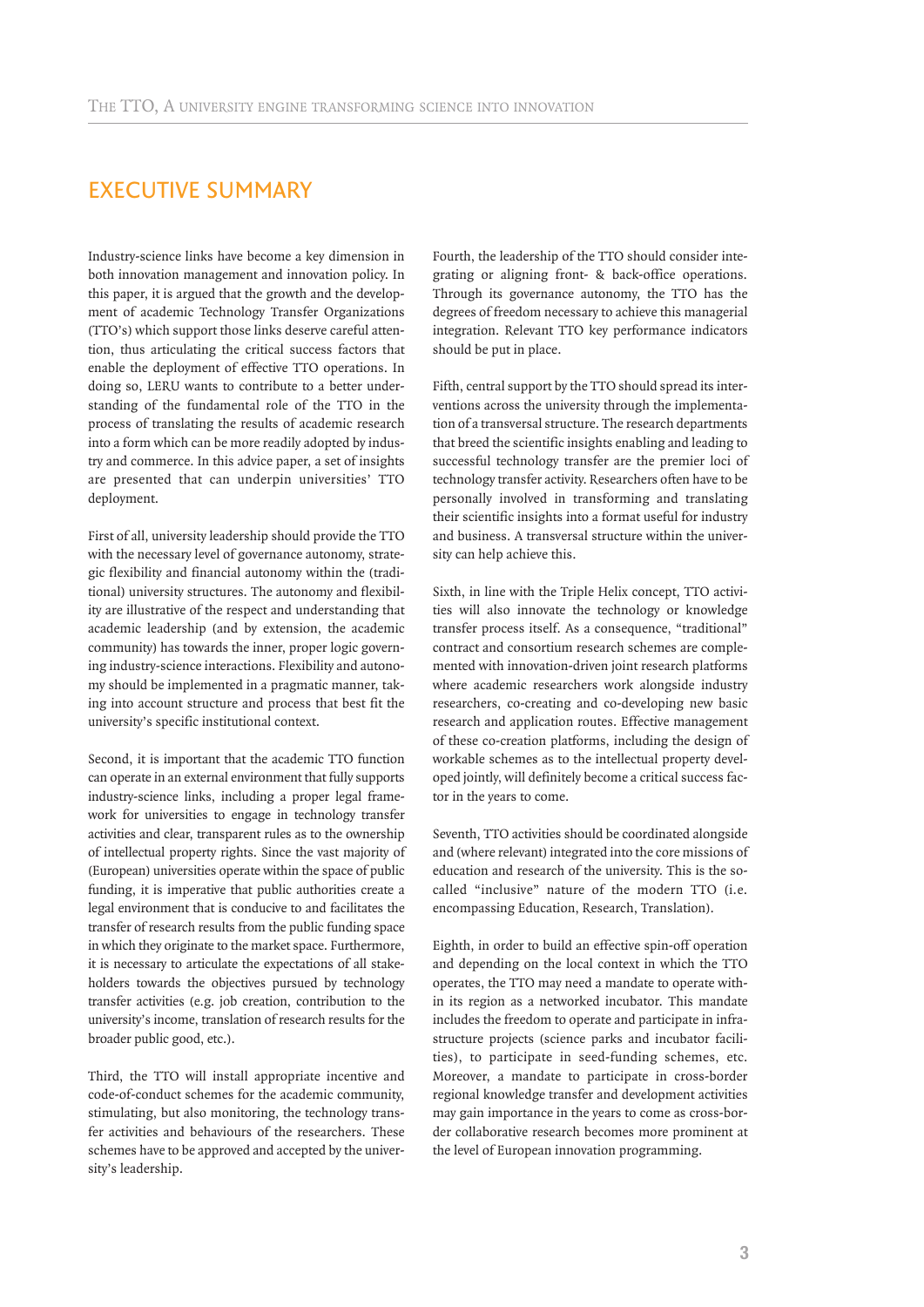Ninth, in order for the TTO to successfully interact with the academic community through the transversal structure described above, it is advised that the TTO staff has a thorough, in-depth understanding and experience with the academic environment, its modus operandi, its norms and values, its intricacies and behaviours. At the same time, a profound understanding of the needs of industry and business is an absolute necessity. As a consequence, an effective TTO operation requires experts able to "see both sides"; who are capable of translating the needs and objectives of the one side into the language understood by the other side.

Tenth, the professional development of the TTO function will comprise continuous benchmarking, i.e. positioning and comparing its own approaches against the "best available practices" in technology or knowledge transfer as they develop and grow. Therefore, a successful TTO should become part of the broader TTO community that has grown and developed over the last decade.

## I. SETTING THE STAGE

1. Industry-science links have become a key dimension in both innovation management and innovation policy. In order to support and develop the links between the worlds of science and industry, professional technology transfer organizations (TTO's) have been created at universities around the globe. LERU therefore argues that the growth and the development of those technology transfer organizations deserve careful attention and should be analyzed in more detail, looking at the critical success factors that enable the deployment of effective TTO operations. In doing so, LERU believes that it can contribute to the crucial role of the TTO in the process of translating the results of academic research into a form more readily adoptable by industry and commerce. The TTO can be ideally positioned at the nexus "inside – outside" world in order to manage industry access to academia's discoveries, inventions and improvements. One might advocate the use of the concept of "Knowledge Transfer Organization" rather than "Technology Transfer Organization". The ever evolving role of the TTO, encompassing a variety of knowledge transfer activities that move beyond the strict realm of "technology", supports and advocates such a view. However, as the concept of a TTO is by now well embedded in the professional innovation community (AUTM, ASTP), LERU will use the acronym TTO throughout this advice paper, be it understood that "technology" needs to be interpreted in its broadest, fully knowledge-based, sense when using the term.

### II. TTO'S: WHAT'S IN A NAME?

- 2. Ever since Robert Solow wrote his seminal article, featuring the prominent role of technology in the aggregate production function<sup>1</sup>, technology has been propelled to the forefront as a premier production factor driving economic growth and development. The corporate sector is and remains, of course, the main engine transforming technology progress into business. The origins and the subsequent rise of the corporate R&D function in the beginning of the 20th century mark the endogenous character of modern science and technology development. Based on decades of research into the economics of science and innovation, the complementary nature and the interaction dynamics of large firms and young innovative companies along the innovation value chain have received ample attention<sup>2</sup>. Those dynamic complementarities between young innovative companies and large incumbents are grounded in the differences both groups of firms experience on dimensions like risk appetite, strategic and organizational flexibility, impact of going concern, etc. This phenomenon of complementarities and interactions, however, is no longer limited to large firms and young innovative companies. Over the last decade, the complementarities and the interactions between the worlds of science and business, the so-called industry-science links, have come to the forefront of economic theory on innovation. Their nature and intensity have been shown to critically affect innovation performance and outcomes.
- 3. At the same time though, empirical evidence shows that the flow of basic research into economic exploitation is not without obstacles. Although

<sup>1</sup> Solow, Robert, 1957, Technical change and the aggregate production function, *Review of Economics and Statistics*, Vol. 39, No. 3: 312-320.

<sup>2</sup> Andries, Petra, Debackere, Koenraad, 2007, Adaptation and performance in new businesses, *Small Business Economics*, Vol. 29: 81-99.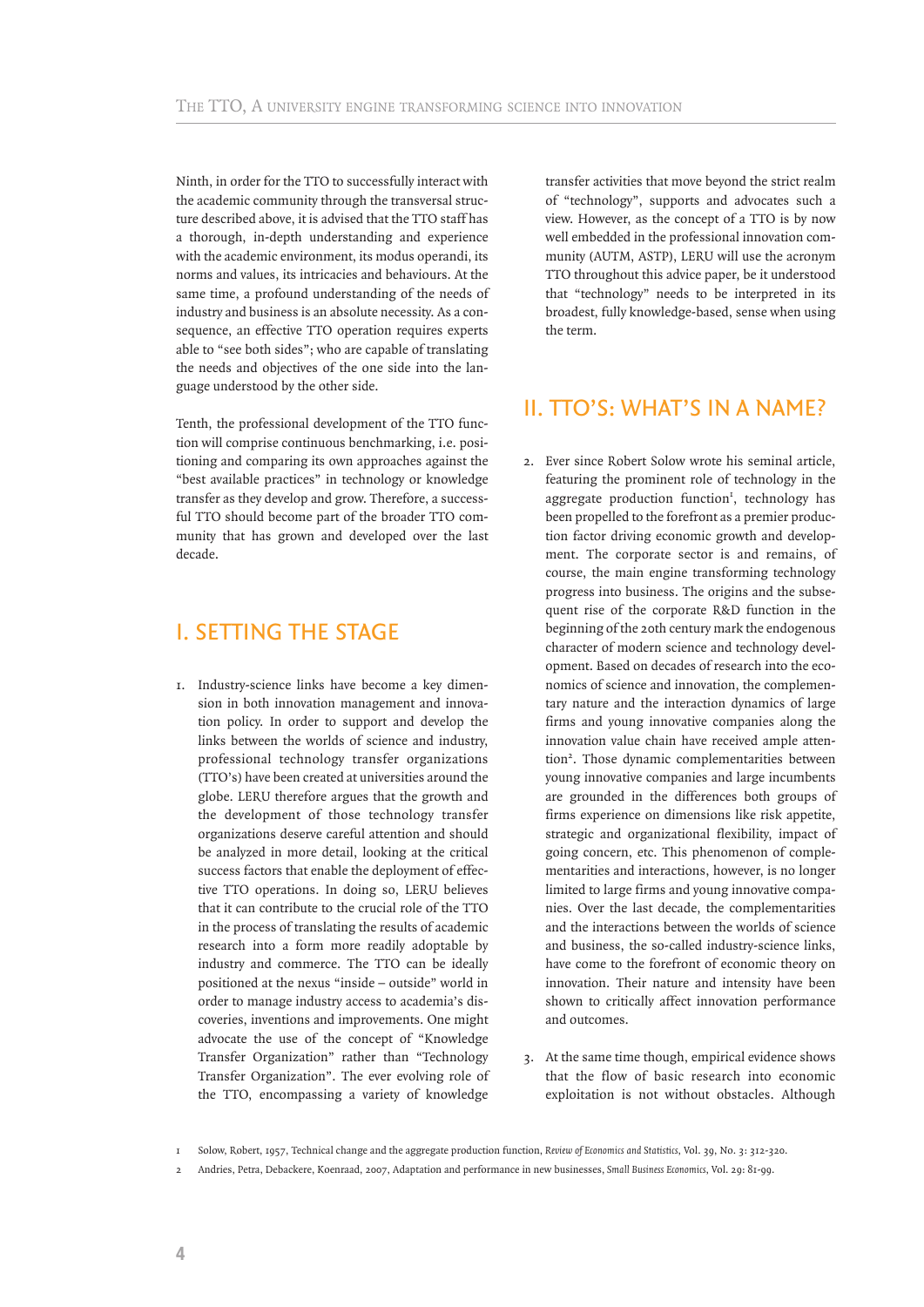those obstacles have been identified in many countries, they have received particular attention in Europe. i.e. the so-called "European Paradox" that has been documented in various papers and reports of the European Commission. As a consequence, the development of professional TTO's, linking academia to industry, has received detailed scrutiny and attention at various policy levels. The academic technology transfer function attempts to provide one of the many answers needed to the challenges raised by the European Paradox. It is worthwhile therefore to scrutinize the emergence, the rise and the growth of this new function in academia. In doing so, one should not forget the many intricacies, uncertainties and ambiguities, and complexities involved in bringing new research insights to commercial application and use. The non-linear, iterative nature of the innovation process itself is by now well known and extensively documented. TTO operations should thus be understood from the perspective of uncertainty and non-linearity characteristic of the innovation process.

- 4. Recent studies, using various linkage indicators, all suggest an intensification of the deep, knowledgedriven interactions between universities and industry over time3 . For instance, research has shown that the number of scientific references in corporate patents has nearly tripled throughout the 1990s, although they are still highly concentrated within a limited number of patent classes. So-called "science-based technologies" (defined as fields with frequent references to scientific knowledge) are biotechnology, information and communication technologies, nanotechnology, new materials technology and optical technology. These science-based technologies are strong contributors to technological progress, as for instance observed through the increasing share of patents in these fields.
- 5. This trend in knowledge development is accompanied by a change in the institutional environment, with an increasing number of public policies designed to encourage the exploitation and subsequent commercialisation of scientific discoveries. Universities and other public research institutes are now expected not only to be producers of basic knowledge. The know-how they generate should,

whenever relevant, be better and more quickly transferred into commercial activities. The recent surge in university patenting in the US is mostly attributed to the Bayh-Dole act of 1980, which gave the universities the right to license inventions from federally funded research. On the demand side, companies look more extensively towards public science as one of the premier external sources of inventive and creative activity, allowing rapid and privileged access to new knowledge, especially in the aforementioned science-based technologies. At the same time, there is a utilitarian argument as well. Public research institutions in many countries are searching for new funding alleys to compensate for the budgetary stringency of public R&D funding that persists despite major policy targets like the European 3% GERD-norm. As a result of these diverse trends, both material and immaterial, the worlds of science and business have become intertwined in so-called open innovation ecosystems<sup>5</sup>.

- 6. However, the highly uncertain and non-codifiable nature of scientific know-how results in high transaction costs and systemic failures in the market for this know-how, explaining the challenges in organizing industry-science links. A factor that has received ample attention as a condition for smooth science-business links is the presence of a well articulated intellectual property rights regime. From a governance perspective, the allocation of ownership to the academic sector has provided universities with both an obligation and an incentive to exploit the business potential of their research activities. The internal allocation of incentives (i.e. between the institution and the individual researcher) has also received increasing attention, though it is often left at the discretion of the research institute.
- 7. A major issue that universities are facing in this context is whether their researchers have sufficient incentives to disclose their inventions and to induce their cooperation during the development following license agreements. The university needs to have proper license contracts in place as well as clear incentive and code-of-conduct schemes, specifying amongst others the share for the inventors in the royalties or equity to be obtained (when it comes

4 GERD = Gross Expenditures on R&D (OECD definition, see Frascati Manual).

<sup>3</sup> Debackere, Koenraad, Veugelers, Reinhilde, 2005, The role of academic technology transfer organizations in improving industry-science links, *Research Policy*, Vol. 34: 321-342.

<sup>5</sup> Chesbrough, Henry, 2003, Open innovation, *Harvard Business School Press*.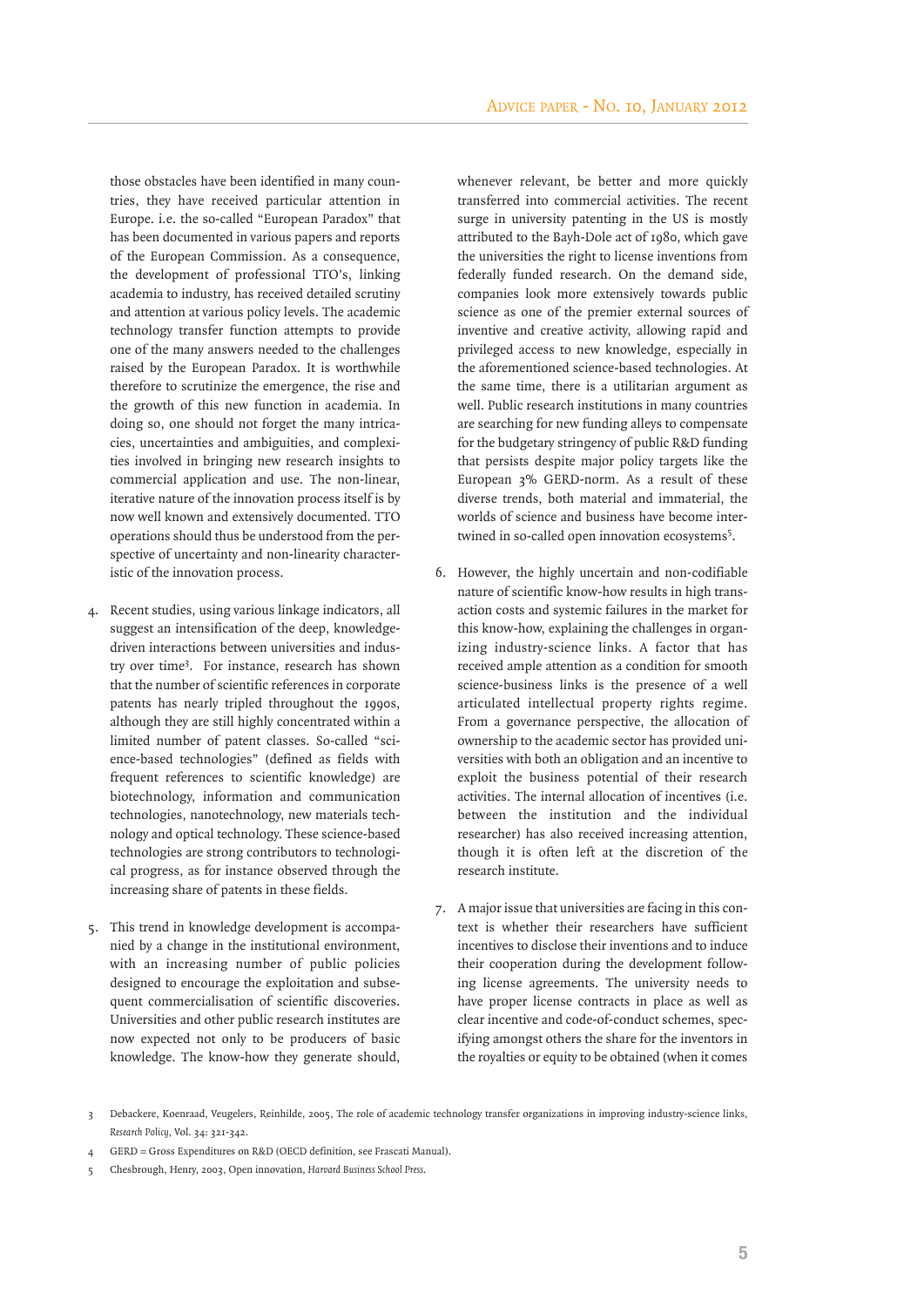to the creation of a spin-off company or closing a licensing deal). The presence of proper incentive and code-of-conduct schemes helps to alleviate moral hazard problems and related agency issues.

- 8. Even when disclosure is remedied through appropriate incentive schemes, not all academic inventions will be patented and licensed by the university which may have to "shelve" inventions. This relates to another problem in the market for technology transfer, namely the asymmetric information between science and business on the value of the inventions. Firms can typically not assess the quality of the invention ex ante, while the technology transfer office may find it difficult to assess the commercial profitability of certain inventions.
- 9. A partner's lack of understanding of the other partner's culture as well as conflicting objectives among partners may further impede good industry-science relations, notably the conflict of interest between the dissemination of new research findings versus the commercial appropriation of new knowledge. The articulation of a code-of-conduct scheme is critical in this respect. A code-of-conduct scheme should tackle issues such as conflicts of interest and commitment<sup>6</sup>.
- 10. All the considerations listed above have been at the origin of the genesis and growth of the academic TTO. It is a dedicated unit within the university that supports and articulates the institution's technology transfer policy and its implementation. We recognize that the TTO should receive a formal mandate from the university's top leadership to achieve this major academic policy objective. Although they may adopt a variety of forms and structures, we argue that the TTO's at universities serve a relevant and important academic objective: facilitating, enhancing and implementing the transfer of knowledge and technology created and developed within the institution towards economic value creation by translating the results of scientific activity into formats readily adoptable and absorbable by industry and commerce. TTO's have deployed activities across three

main "business" areas: (1) collaborative research with companies and provision of consultancy services, (2) patenting and licensing, and (3) nurturing and developing spin-off companies. Given the strong Triple Helix character of certain types of collaborative research (e.g. collaborative research in the context of European or national grant schemes, involving public support both for industrial and academic partners), grant support management may be part of the first business area mentioned.

## III. THE RELEVANCE OF THE TTO, ORGANIZATION DYNAMICS

## LERU advocates an autonomous but "integrated" model of technology trans- fer fully embedded in the university.

11. When assessing the relevance of the TTO to its parent institution, attention should be paid to its organizational embeddedness and researcher proximity inside the university as a condition for building effective and efficient industry-science links<sup>7</sup>. Universities with a strong record in science-business interactions most often opt for an "integrated" model of technology transfer, i.e. the responsibilities for transfer activities are executed by a professional TTO staff that operates in close proximity (managerial, physical and intellectual) to the research groups and the individual scientists. Linked to this integrated model is the organization of adequate administrative support that allows the researchers to concentrate on their R&D efforts and the related knowledge exchange activities, leaving administrative and contractual issues associated with the transfer activities (such as legal agreements, financial management, personnel issues etc.) with the specialized function. Furthermore, this specialized support function will include exploitation of

<sup>6</sup> For a more detailed analysis on the various issues raised in the paragraphs 2-to-9, see Koenraad Debackere and Reinhilde Veugelers, 2005, op. cit. Also see: Koenraad Debackere, 2011, The university as an engine of economic growth, *The Review of Business and Economics*, Vol. LVI, April – June: 167-180.

<sup>7</sup> Proximity to the science base is considered an important organizational success factor that aids the transformation and translation of scientific discovery into knowledge useful to industry. This has been one of the main reasons to organize the TTO inside the academic institution. From time to time, experiments with TTO structures outside the university have occurred, often with mixed results. Today, the dominant model is one of embedding the TTO within the university. It will be interesting therefore to monitor and examine the establishment of SATTs (Société d'Accéleration du Transfert de Technologie) in France, as technology transfer companies that will serve all their shareholders which have been authorized by the Ministry of higher education and research, for a given territory, to contribute in their capital.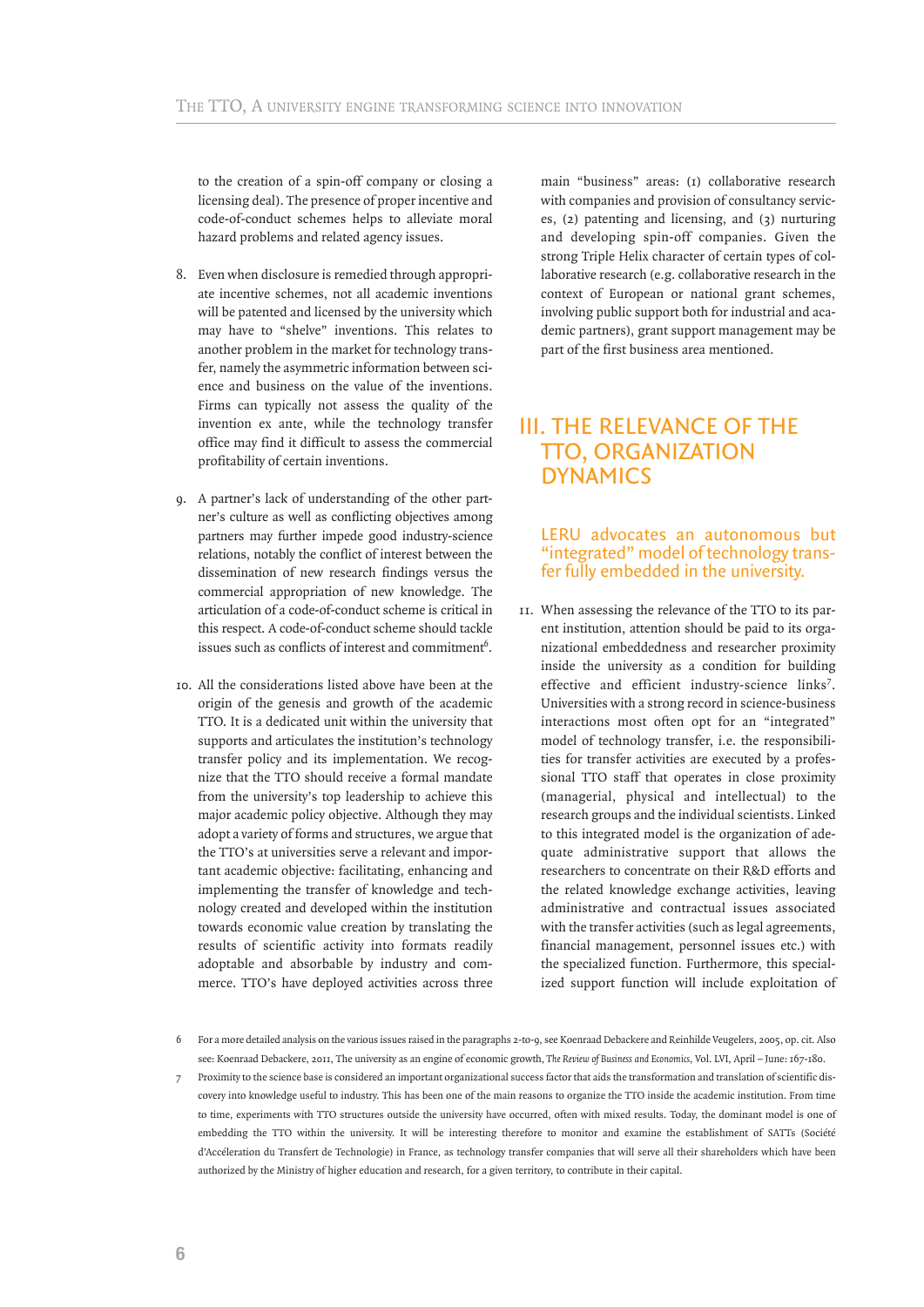R&D results via spin-off creation, and via patenting and licensing; i.e. areas where specific legal and marketing know-how is needed. It should be noted that this "integrated" approach is not a simple topdown "command and control" modus operandi. It can and should be fine-tuned to the specific institutional context within the university. At researchintensive universities such as the LERU institutions two elements are central to TTO operations: (1) a specialized, professional staff serving business and academic community in transforming and translating scientific discovery into a format absorbable by industry and (2) strong transversal support lines throughout the academic community. The presence of a multi-disciplinary professional staff cannot be mentioned and stressed sufficiently. We recognize that the quality of staff members will ultimately determine the quality and performance of the TTO operation. This staff should, of course, understand the academic environment and its modus operandi. However, the TTO should also consist of people who have the necessary insight in and experiences with the business environment, thus facilitating the transformational role of the TTO --- making scientific discovery "fit for use" by industry and commerce.

- 12. As part of this "integrated" model of technology transfer, the TTO function should have sufficient autonomy for developing transformational relations with business mandated by the university's leadership. The presence of and mediation by the TTO provide a good "buffer" against possible situations of conflict of interest between a commercial exploitation agenda and the research and teaching activities. The TTO fosters in-depth specialization in supportive services and infrastructures, most notably the management of intellectual property and business development and incubation, including the necessary links to the physical infrastructures (e.g. science parks and incubator facilities). A significant degree of strategic, financial and managerial autonomy for the TTO (mandated by the university's leadership) facilitates the relations with third parties, such as venture capitalists, investment bankers and patent attorneys. This autonomy has come to the forefront as one of the main success factors determining effective TTO operations, alongside the need for clear frames on intellectual property rights and contractual arrangements.
- 13. In addition, the TTO is instrumental in reducing the asymmetric information problem typically encoun-

tered in the market for scientific knowledge exchange. A TTO has an incentive to invest in expertise to locate new inventions and sort the relevant from the less relevant ones. The sunk costs to acquire and articulate this expertise can be overcome if the size of the invention pool is large enough so that the TTO can exploit economies of scale and scope in sharing expertise. Looking at the multiple benefits a TTO can deliver, there is also the focal issue of scale as smaller institutions often lack the resources and the technical skills to effectively support the organizational arrangements and investments required to function at an optimal level. A virtual, collaborative model of TTO organization may offer a solution to overcome this scale problem.

- 14. At the same time, the professional service structure of a TTO needs to maintain close enough relationships and direct (including informal) contacts with the researchers in the different academic departments. As a consequence, the "integrated" TTO should maintain strong transversal links throughout the academic community. This mode of operation allows for the combination and integration of a central, professional service structure ("the office") with the local research infrastructure where the transfer activity actually originates and occurs. This local research infrastructure is embedded in the line organization of the university (i.e. the faculty and department structures characteristic of a university organization).
- 15. While basic research results can either be channeled to industry via collaborative research schemes or licensing arrangements of patented university inventions, spinning-off is the entrepreneurial route to commercialize academic research. The latter attracts a lot of policy attention in the current wave of startups and new venture creation policies in many countries. New technology ventures originating from universities act as a bridge between curiosity-driven academic science on the one hand and strategy-driven corporate innovation on the other hand. These ventures have the potential to introduce technological disequilibria that change the rules of competition in existing industries. They allow for a multitude of experiments with often competing "dominant design" approaches $8$  and "business models," only a few of which will ultimately survive. Hence, new ventures are the gene pool from which new industries may emerge in the longer run. Academic entrepreneurship in biotechnology probably offers the most

<sup>8</sup> Utterback, James, 1994, *Mastering the Dynamics of Innovation*, Harvard Business School Press, Boston, MA.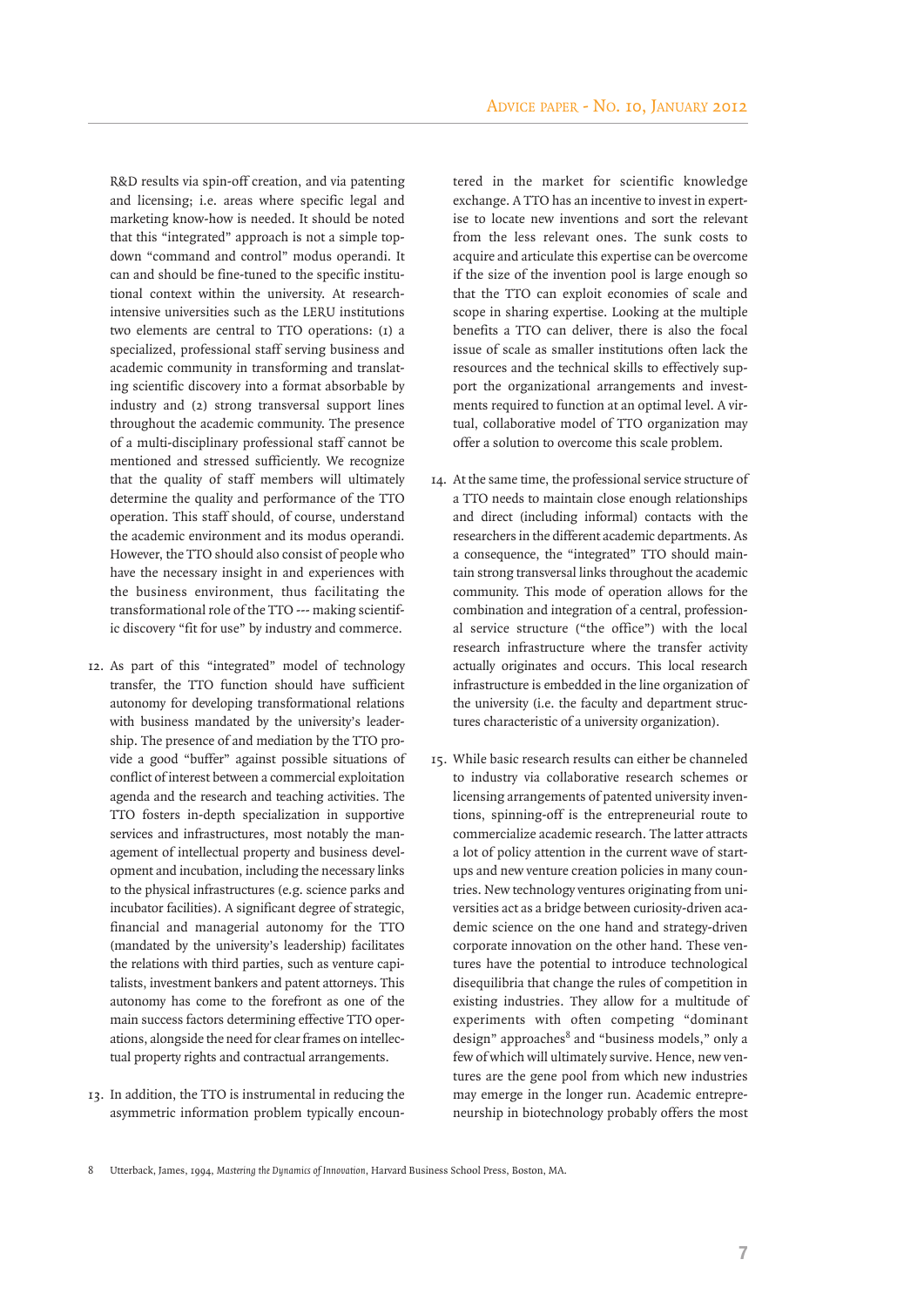striking case when it comes to describing these phenomena. Universities may play an important role in this process, as they can be a breeding ground for new venture creation.

#### Strong and unambiguous university leadership support is critical to the continuous growth and development of a professional tto operation.

- 16. The insights described above have grown gradually, as universities experimented with their TTO function, resulting in the subsequent growth and professionalization of this function. Over time, the rise and growth of the TTO function is marked by three stages of development<sup>9</sup>.
- 17. Before 1995, TTO's operated mainly as "isolated islands of technology transfer activity" within the university. Technology transfer occurred, it was tolerated and situated rather at the periphery of the academic activity spectrum. No well grounded TTO business model existed and TTO activities were confined to the legal aspects of contract negotiation and monitoring. TTO performance was not taken into account when assessing academic performance of individual scientists. This "stage 1 mode of operation" lasted well into the mid-nineties. It was characteristic of the first generation of TTO activities. Their impact and visibility within the university were quite limited.
- 18. From 1995 onwards, we see the advent of a second stage or generation in TTO development. Rather than being situated at the periphery of academic activities, the TTO becomes the centerpiece in the fulfillment of the so-called "third mission" of the university. TTO activities are deployed universitywide and the professionalization of the TTO operation occurs rapidly and effectively. Integrated business models appear, encompassing professional and university-wide intellectual property management practices, the management of a complex and diverse contract portfolio (both bilateral and multilateral contracts), and business development through spinoff creation, including a pro-active stance marked by an increasing impact on regional development. Technology transfer is the third mission of the modern research university, alongside education and (of

course) frontier research. TTO achievements are taken into account when assessing academic performance, both at the institutional level and at the individual level. This "stage 2 mode of operation", also called the university-wide activity of the TTO, developed during the years 1995-2005 and can still be observed at many universities. TTO impact and visibility have increased rapidly during this second stage of TTO development.

- 19. In recent years, we have observed the development of yet another, ever more inclusive, activity pattern of the TTO within its academic context. This "stage 3 mode of operation" can be summarized as the "inclusive TTO operation". Rather than "just" being the centerpiece of the university's third mission operations, the TTO activities now diffuse and interweave across and alongside the two core missions of education and research. The TTO is fully embedded within the university while technology transfer activities generate a variety of relevant spillovers (cognitive/intellectual as well as financial) towards the education and research activities of the university. The omnipresence of the TTO throughout the full internal value chain of the university turns it into a truly and fully inclusive activity. This third stage or generation of TTO development is expected to take full effect in the decade to come. It will further heighten the impact and the visibility of TTO operations in academia.
- 20. To summarize, the evolutionary model shown below visualizes the path-dependent growth of the academic TTO over the last decades, including its impact and visibility within academia and along the innovation value chain. This evolutionary model also exemplifies the prominent role of today's universities in the new economics of technology and innovation policy.10 In line with current evolutionary economic thinking, the economy is in a constant process of change, with economic activity proceeding in a context that is never completely familiar to the actors, or perfectly understood by them. There is no theoretical optimum since the range of possibilities for economic action is continuously changing, generally growing, but in ways that cannot be predicted or specified in detail. Universities and their TTO operations have become important and visible agents in this evolutionary process.

<sup>9</sup> Debackere, Koenraad, 2010: "The rise of the academic technology transfer organization," *Review of Business and Economics*, Vol. LV, No. 2: 175-189.

<sup>10</sup> Foray, Dominique, 2009: *The New Economics of Technology Policy*, Edward Elgar, Cheltenham, UK.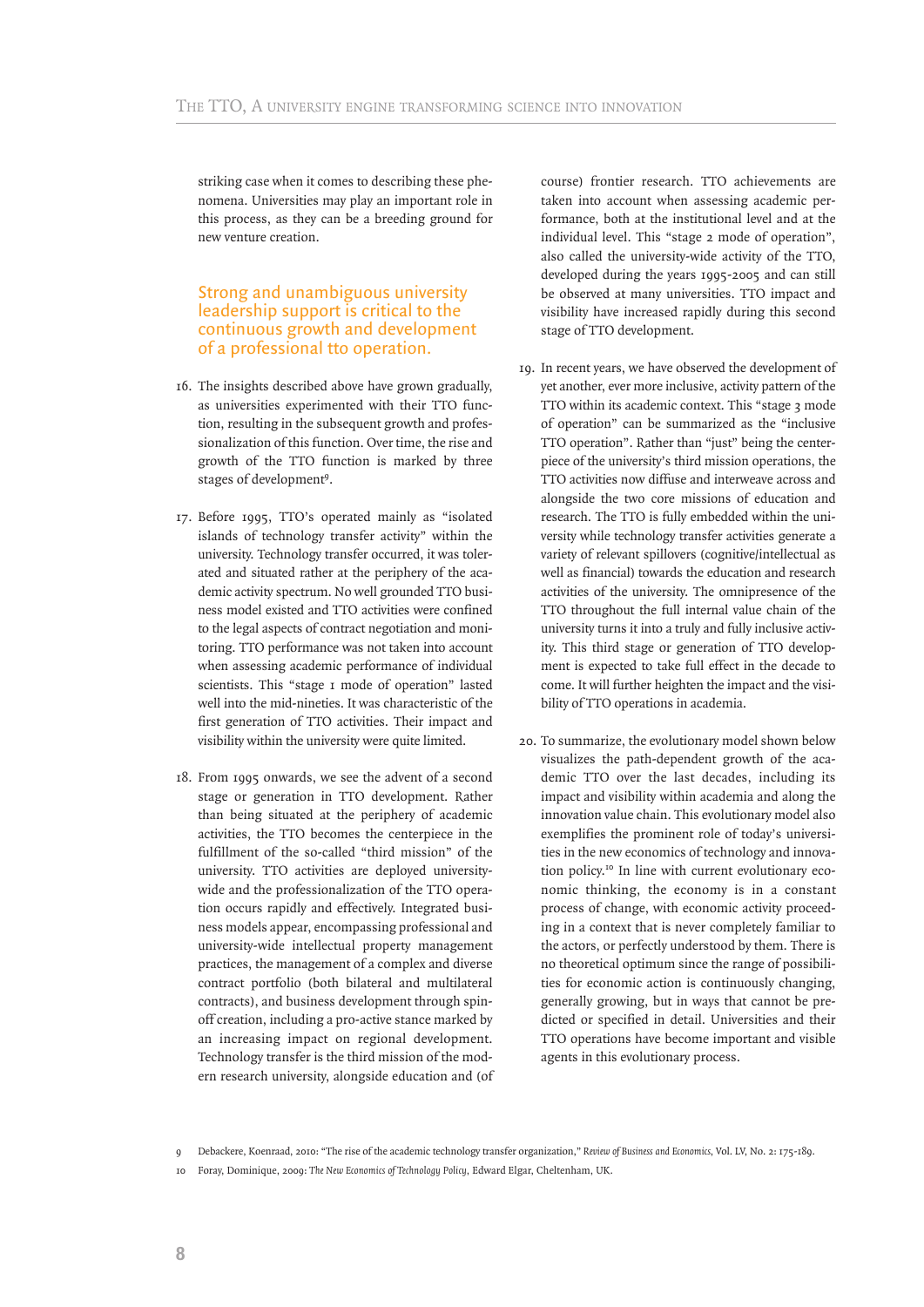

#### TTO IMPACT & VISIBLITY: 3 STAGES OR GENERATIONS

## IV. GOVERNING AND ORGANIZING THE TTO

#### LERU recommends structure, process and people to be key dimensions in developing a successful tto operation.

21. The governance of the TTO focuses on an appropriate structure, processes and context within the university. An appropriate structure should provide adequately designed incentive and organizational mechanisms, which translate into effective processes, i.e. day-to-day operations, of knowledge creation and innovation management within the academic environment. Processes central to managing academic R&D toward commercial exploitation are related to knowledge management, administrative project support and new venture creation. But, of course, an appropriate structure needs to be embedded in a supportive context and vice versa. Context is related to the institutional and policy environment, the culture and the history that have unfolded within the academic institution. It shapes and configures the norms, values and attitudes of academic researchers towards combining "curiosity-driven" research and actively seeking and supporting the "market-relevant" opportunities that originate from this research. It is obvious that an appropriate organizational structure for the TTO should be attuned to the institutional context in which the TTO operates. We understand that different institutional contexts will therefore need different structural approaches.

22. In order for structure and process to be effective, LERU recommends that TTO's be staffed with high-calibre, highly professional experts who operate in a multidisciplinary way, combining a deep understanding of the world of science with thorough knowledge of the business environment. This combination will allow for adequate, responsive and effective interaction with the world of industry and business. As a consequence, LERU is in favour of instruments and policies aimed at the professional development of TTO staff.

#### LERU recommends the structure of the TTO to be attuned to the institutional history and context of the university.

23. In addition, effective TTO governance requires a sufficient level of autonomy for the TTO operation within the university. Industry-science links have to follow a logic that reconciles academic as well as business values and norms. The differences in values and norms between both worlds are well known (e.g. in time horizon, incentives, objectives, communication habits and information dissemination imperatives, freedom versus control of activities, choice of research agenda's, etc.). In the meantime TTO's operating in stage 2 and stage 3 mode have learned how to handle and reconcile those differences and turn them into valuable, cre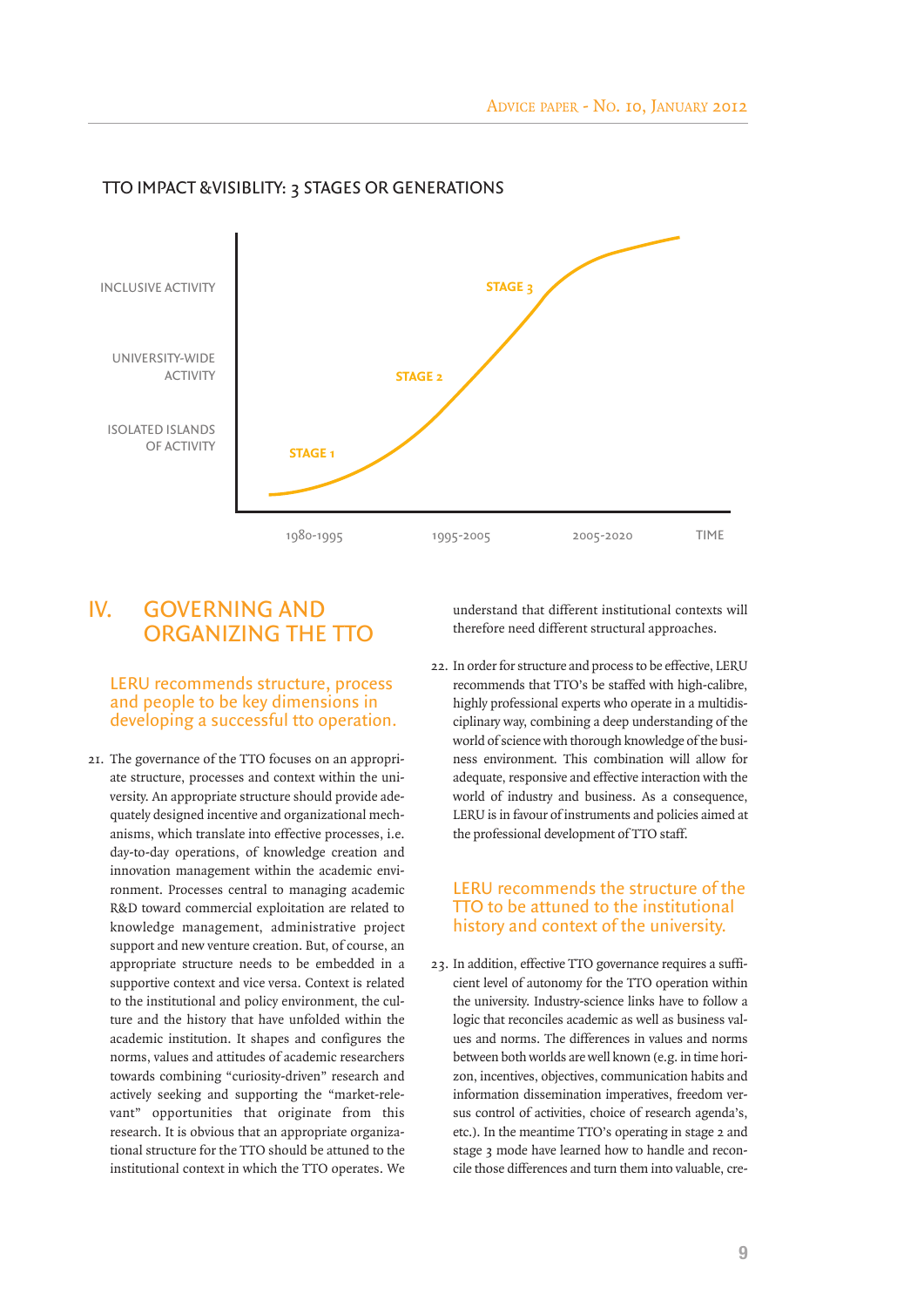ative tensions that also stimulate the quality of the research done both in academia and industry: recent  $r$ esearch $11$  has indeed shown that collaboration with industry and involvement in patenting activities, alongside publication activities, tend to positively influence academic research performance. Hence, rather than being opposing forces, academic research and involvement in industry-science links tend to reinforce the core missions of both.

#### TTO autonomy advocated by LERU is both strategic and operational.

- 24. In terms of autonomy, one should not just think of the autonomy needed to support and conduct the core, front office activities of collaborative research, of patenting and licensing, and spin-off creation. The administrative back-office supporting the administration, the financial management and the personnel management of the front office activities, should also be able to operate along lines and principles of sufficient autonomy and freedom-to-operate. Under specific circumstances, it may even be advised that those back-office activities are integrated within the TTO itself, complementary to, but organizationally separated from, the standard back-office operations (finance, personnel) of the university. Relevant TTO key performance indicators are the size and (financial) volume of: (1) the collaborative research portfolio, (2) the portfolio of discoveries, patents and licences, and (3) the spin-off portfolio.
- 25. The integration of back-office activities in the TTO will require an appropriate governance culture that allows the TTO function to be well integrated within the university, but still be managed according to its own logic and imperatives, driven by the need to interact effectively and efficiently with industry; while simultaneously maintaining incentive and code-of-conduct schemes in a proper balance within academia. This healthy balance is at the heart of inclusive TTO management and it fully characterizes third-stage TTO development.
- 26. In terms of incentive mechanisms, the structure of intellectual property rights (IPRs) and the evaluation system are important. The ownership of IPRs creates strong incentives for universities to look for commercial applications of their research. While owner-

ship of publicly funded research has been shifted from the state to the research sector, the allocation of ownership within the research sector (i.e. between the institution and the individual researcher) is often left to the research organization, given the high coordination costs of managing, enforcing and exploiting IPRs. But to ensure the researcher's interests in commercialization, he or she should enjoy a fair share of any resulting lumpsum payments or royalties. At the same time, evaluations of researchers should not be exclusively based on research criteria, but take into account that excellence in research and teaching has become, at least partly, more tied to applications in industry.

27. Integration of professional services, transversal connections and researcher proximity are important dimensions of the TTO structure. These dimensions will have to be attuned to the specific institutional context of the university. Creating a specialized, integrated technology transfer office within the university is instrumental to secure a sufficient level of autonomy for developing relations with industry, allowing for specialization in support services, reducing the transaction costs in markets for scientific knowledge exchange, and adapting scientific discoveries and progress to a form absorbable by industry.

LERU recognizes that an integrated TTO should operate in close proximity to the researcher community through strong transversal links with the university science base.

- 28. Different organizational arrangements within the university may result in different propensities to engage in the commercial exploitation of the university's (basic) research. If the university opts for an organizational arrangement known as the professional bureaucracy, marked by traditional faculty and departmental boundaries and structures, without a professional TTO operation, one can assume the university's exploitation orientation to be limited. Universities that organize their activities solely along disciplinary lines show little strategic intent to engage in the exploitation of their research results.
- 29. As the strategic intent to exploit their (basic) research

<sup>11</sup> Reference can be made to: (1) Van Looy, Bart, Ranga, Marina, Callaert, Julie, Debackere, Koenraad, Zimmermann, Edwin, 2004, Combining entrepreneurial and scientific performance in academia: towards a compounded and bi-directional Matthew-effect, *Research Policy*, Vol. 33: 425-441, & (2) Van Looy, Bart, Callaert, Julie, Debackere, Koenraad, 2006, Publication and patent behavior of academic researchers: conflicting, reinforcing or merely co-existing? *Research Policy*, Vol. 35, No. 4: 596-608.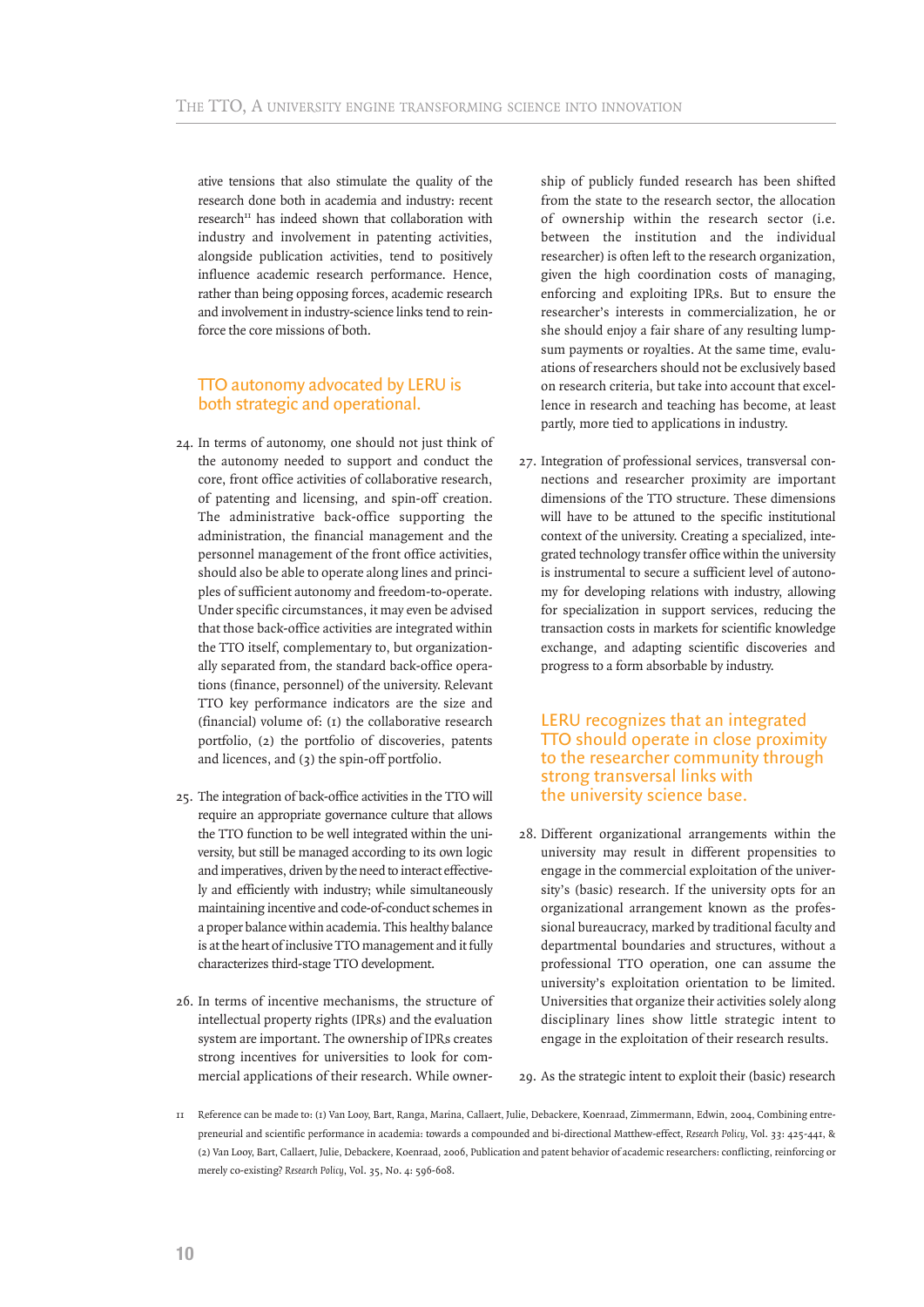commercially develops and grows, universities will find their traditional disciplinary boundaries and departmentalization less fit for setting up linkages with industry. Most often, the next step in the evolution towards the development of full-fledged industry-science links consists in the creation of a separate TTO structure which mission is the exploitation of the know-how and intellectual property of the university. This approach often results in the university setting up a dedicated division for research exploitation or even an autonomous holding structure<sup>12</sup>. The advantage of this set-up is that it clearly demonstrates the strategic intent of the university to engage with industry and to allow for the necessary economies of scale in support services. The disadvantage, however, is that such a divisional structure very often creates new boundaries within the institution, making the smooth, transversal integration of basic research, education and exploitation of research at the level of the research groups difficult. In other words, divisional TTO structures do demonstrate the institution's strategic intent towards commercial exploitation, though they may lack the proximity and incentive mechanisms that are required to engage and involve the researchers and their research groups as active partners in the exploitation process.

#### LERU recognizes the need to provide proper incentives to the academic community to engage in technology transfer activities.

30. A next step in the evolution towards a professional TTO function is the creation of a transversal structure within the institution, alongside the central TTO operation. This approach allows the research groups to be actively involved and engaged in the exploitation of their research findings. In this matrix-like structure, the activities of research exploitation are integrated within the research groups themselves. The central TTO experts assist the local organization with professional input and support like intellectual property management, contract drafting & negotiation, and business plan development for spin-off creation. They also take care of the financial and personnel management issues that occur when the local organization interacts with industry in projects, consortia and licensing schemes. By adopting this transversal structure, the university assumes a strong exploitation orientation since it does not only commit resources to exploit (basic) research findings (capitalizing on economies of scale and scope in support services), but it also directly incentivizes its researchers and their groups to actively participate in the process. Indeed, in this transversal structure, accountability (both with respect to revenues and expenses) is situated at the level of the research group, which should act as a direct incentive for the researchers to actively manage and grow their portfolio of explorative and exploitative research activities. The central support function of the TTO monitors the exploitation activities, thus avoiding potential conflicts of interest and commitment at its research base.

- 31. In terms of processes, LERU sees potential benefits when the TTO function integrates the front and backoffice activities related to the industry-science links. First of all, it is important to note that the three TTO core processes of contract and consortium research, patenting and licensing, and spin-off creation are closely interrelated and therefore deserve to be managed in a tightly coupled manner. Moreover, in the emergent Triple Helix environment<sup>13</sup>, industry-science links often take on the format of joint research activities, thus further stressing the need for explicit transversal arrangements linking TTO staff to local research groups and departments. Critical processes the TTO operation should thereby manage, are: (1) contract negotiation and management, (2) intellectual property management, (3) business development and spin-off creation, (4) assistance with project administration, (5) financial management of contracts and licenses, and (6) management of all personnel issues related to the successful execution of contracts.
- 32. In terms of context, LERU advocates that the university should position and enable the TTO to operate at stage 2, and preferably stage 3, level as previously explained. In order for these evolutionary dynamics to happen, the following intra-university actions are of prime importance and relevance. First of all, the leadership of the university should position technology transfer as an integral component of the university's

<sup>12</sup> The concept of a holding structure is used to indicate the creation of a legal entity owned or co-owned by the university, operating alongside the legal structure of the university. In some institutional settings, this approach may be required given the legal context in which the university operates. For the holding structure to be effective, though, close proximity to the academic community will need to be articulated and implemented.

<sup>13</sup> Etzkowitz Henry, Leydesdorff, Loet, 2000, The dynamics of innovation: from National Systems and 'Mode 2' to a Triple Helix of university-industry-government relations, *Research Policy*, Vol. 29: 109-123.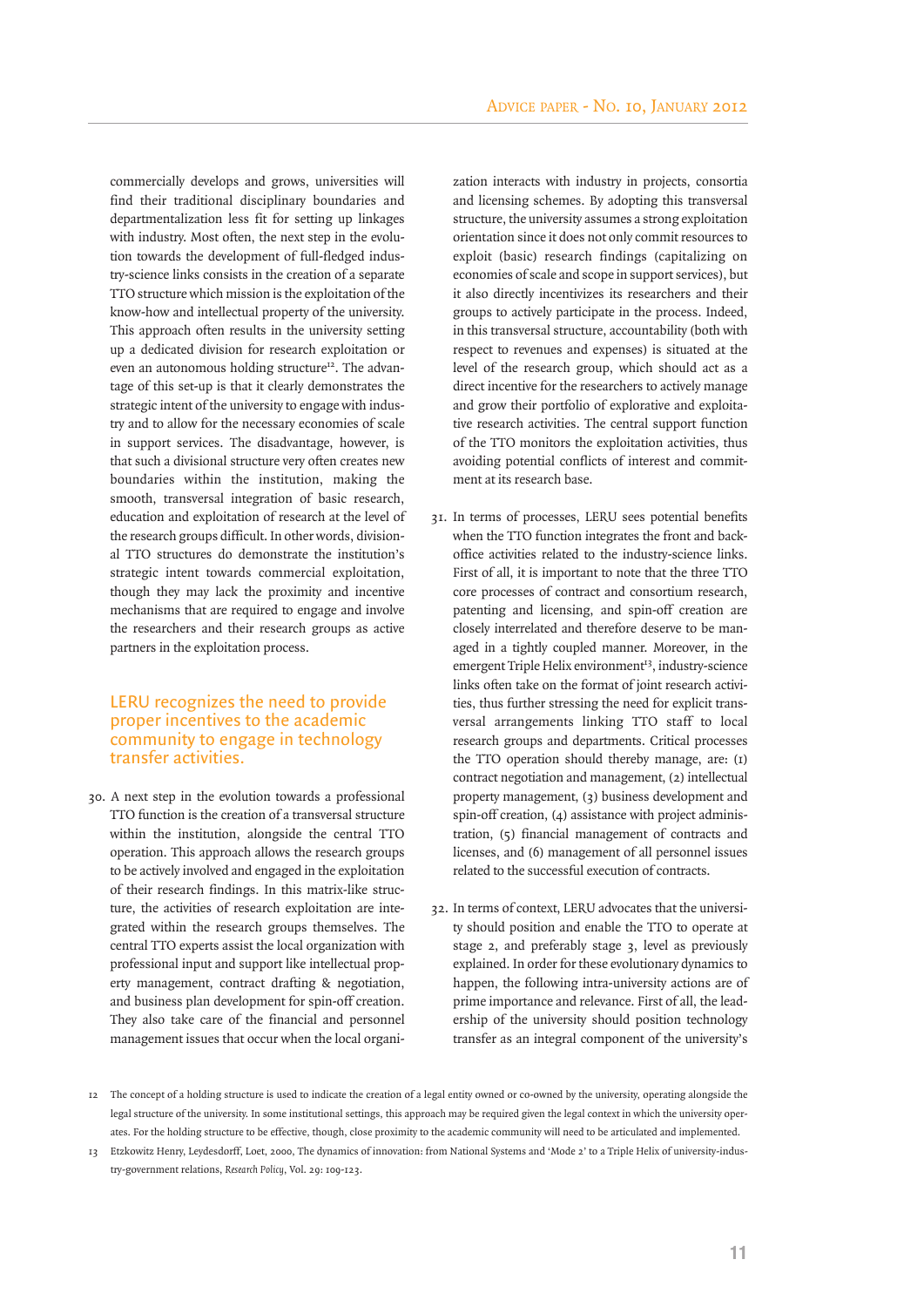mission statement. LERU recommends that university leadership will give explicit recognition to the TTO as a full-blown university operation, resulting in a visible mandate for the TTO to set and implement its agenda, accompanied by appropriate incentive and code-of-conduct schemes for the researcher community, and showing a willingness to interact with industry in an open and transparent manner. Second, the TTO function should be embedded within the university taking into account best practices in terms of structure and process that fit the institutional context of the university. As explained earlier, a strong transversal organizational approach signals the willingness towards the academic community to be directly and actively involved in technology transfer activities. The integration of front- and back-office processes into the TTO function signals the willingness to engage efficiently into industry-science links. Third, the TTO operation needs appropriate levels and channels of funding within the institution. A valuable approach may consist of allowing the TTO operation to become self-supporting on the basis of the revenue volume that is being generated via its portfolio of core activities. Ventilating the cost of the TTO operation into the cost structure of the projects and contracts funnelled via the TTO enables this. Fourth, in order to develop and maintain an effective TTO, intense information dissemination and training sessions on the topic of technology transfer and its operational execution within the academic community are advised. Fifth, but not least, the TTO should engage in developing a highly professional, multidisciplinary expert team. Those experts are the single most important resource that will enable the TTO to thrive and move between the worlds of science and business.

#### LERU advoctes university leadership to help shape the external context where a tto can thrive.

33. An appropriate institutional context cannot and should not only be achieved within the university. This internal context needs to be complemented by an external context that shapes the broader environment where technology transfer takes place. It is important therefore that university leadership acts as a strong advocate towards public authorities in order for them to provide the proper legal context (e.g. regulation on intellectual property rights resulting from publicly funded research, arrangements for seed funding and venture creation, etc.) in which technology transfer can thrive.

34. Context also has a regional dimension. This implies that certain technology transfer activities, e.g. spinoff creation, have strong links towards the development and wealth creation in the region wherein the university and its TTO operate. As a consequence, the TTO may also receive a mandate to participate and play a role in the regional context to which it has to contribute. This implies the mandate to interact with local public authorities and governing bodies, as well as participation in regional infrastructures (e.g. science parks and incubator facilities, the creation of seed-fund operations) that enable the "technology transfer" function to be an effective contributor to new venture creation and economic growth in its regional environment.

## V. IMPLEMENTING SUCCESS-FUL TTO OPERATIONS: CRITICAL SUCCESS FACTORS

- 35. Based on the previous insights and reflections, LERU sees the following critical success factors for an effective TTO function and operation. This set of ten critical success factors (CSF) should enable the TTO to operate as a networked, Triple Helix inspired, industry-science innovation platform and incubator within and around the university.
- 36. CSF-1: university leadership should provide the TTO function with the necessary level of governance autonomy, strategic flexibility and financial autonomy within the (traditional) university structures. The autonomy and flexibility are illustrative of the respect and understanding that academic leadership (and by extension, the academic community) has towards the inner, proper logic governing industryscience interactions. Flexibility and autonomy should then be implemented in a pragmatic manner, taking into account structure and process that best fit the university's specific institutional context.
- 37. CSF-2: it is crucial that the academic TTO function can operate in an external environment that fully supports industry-science links, including a proper legal framework for universities to engage in technology transfer activities and clear, transparent rules as to the ownership of intellectual property rights. Since the vast majority of (European) universities largely operate within the space of public funding, it is imperative that public authorities create a legal environment that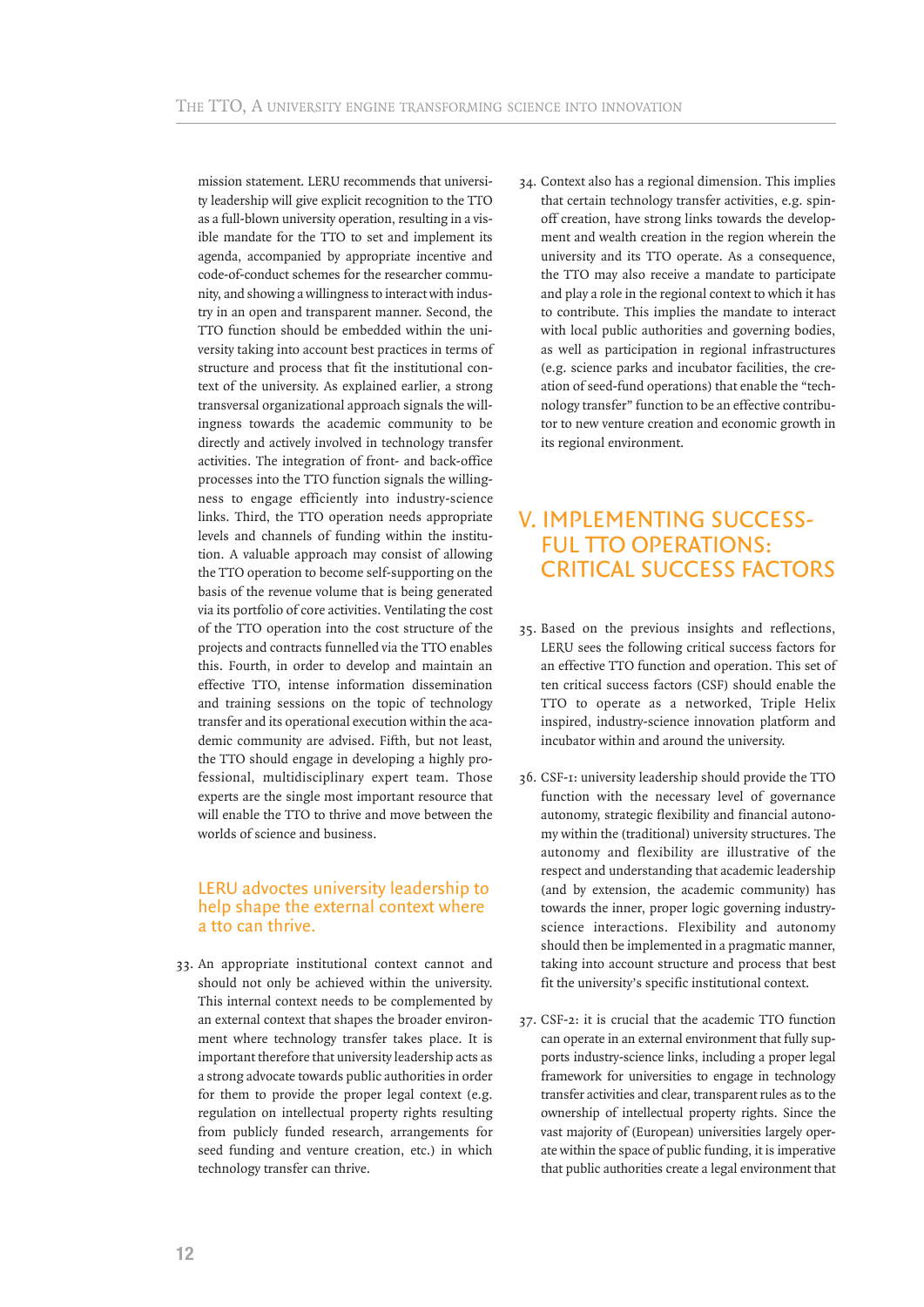is conducive to and facilitates the transfer of research results from the public funding space in which they originate to the market space. Furthermore, it is important to articulate the expectations of all stakeholders towards the objectives pursued by technology transfer activities (e.g. job creation, contribution to the university's income, translation of research results for the broader public good, etc.).

- 38. CSF-3: the TTO will install appropriate incentive and code-of-conduct schemes for the academic community, stimulating, but also monitoring, the technology transfer activities and behaviours of the researchers. These schemes have to be approved and accepted by the university's leadership. Of particular importance are the incentive schemes stipulating the share the academics will obtain in the fair return resulting from licensing and spin-off operations.
- 39. CSF-4: the leadership of the TTO should consider integrating or aligning front- and back-office operations. Contract management, management of IPRs, support for project administration, management of business development, financial and personnel management, should all be professionally integrated within the TTO support function. Through its governance autonomy, the TTO has the degrees of freedom necessary to achieve this managerial integration. Relevant TTO key performance indicators are the size and (financial) volume of: (1) the collaborative research portfolio, (2) the portfolio of discoveries, patents and licences, and (3) the spin-off portfolio. The TTO should, of course, develop the necessary and appropriate processes and IT-systems to facilitate and support those management tasks. It should also build a team capable of dealing with those activities.
- 40. CSF-5: central support by the TTO should spread its interventions across the university through the implementation of a transversal structure. The research departments that breed the scientific insights enabling and leading to successful technology transfer are the premier loci of technology transfer activity. Researchers often have to be personally involved in transforming and translating their scientific insights into a format useful for industry and business. A transversal structure within the university can achieve the dual face of the integrated TTO: an autonomous, central (managerial and administrative) support function well connected to the day-to-day research operations of the research labs and departments via appropriate transversal organizational mechanisms.
- 41. CSF-6: in line with the Triple Helix concept, TTO

activities will also innovate the technology or knowledge transfer process itself. As a consequence, "traditional" contract and consortium research schemes are complemented with innovation-driven joint research platforms where academic researchers work alongside industry researchers, co-creating and co-developing new basic research and application routes. Effective management of these co-creation platforms, including the design of workable schemes as to the intellectual property developed jointly, will definitely become a critical success factor in the years to come. The TTO will thus have to develop the people, process and structure skills required to operate effectively in those hybrid, Triple Helix, co-creation platforms.

- 42. CSF-7: TTO activities should be coordinated alongside and (where relevant) integrated into the core missions of education and research of the university. This is the so-called "inclusive" nature of the modern TTO (i.e. encompassing Education, Research, Translation). This coordination and integration requires a continuous process of information dissemination, communication and training throughout the academic community. It also implies that the TTO has a role to play in the "entrepreneurial" educational activities offered by the university.
- 43. CSF-8: in order to build an effective spin-off operation and depending on the local context where the TTO operates, the TTO may need a mandate to operate within its region as a networked incubator. This mandate includes the freedom to operate and participate in infrastructure projects (science parks and incubator facilities) and to participate in seed-funding schemes, etc. Moreover, a mandate to participate in cross-border regional knowledge transfer and development activities may gain importance in the years to come as cross-border collaborative research becomes more prominent at the level of European innovation programming.
- 44. CSF-9: in order for the TTO to successfully interact with the academic community through the transversal structure described above, it is advisable for the TTO staff to have a thorough, in-depth understanding and experience with the academic environment, its modus operandi, its norms and values, its intricacies and behaviours. At the same time, a profound understanding of the needs of industry and business is an absolute necessity. As a consequence, an effective TTO operation requires experts able to "see both sides"; who are capable of translating the needs and objectives of the one side into the language understood by the other side.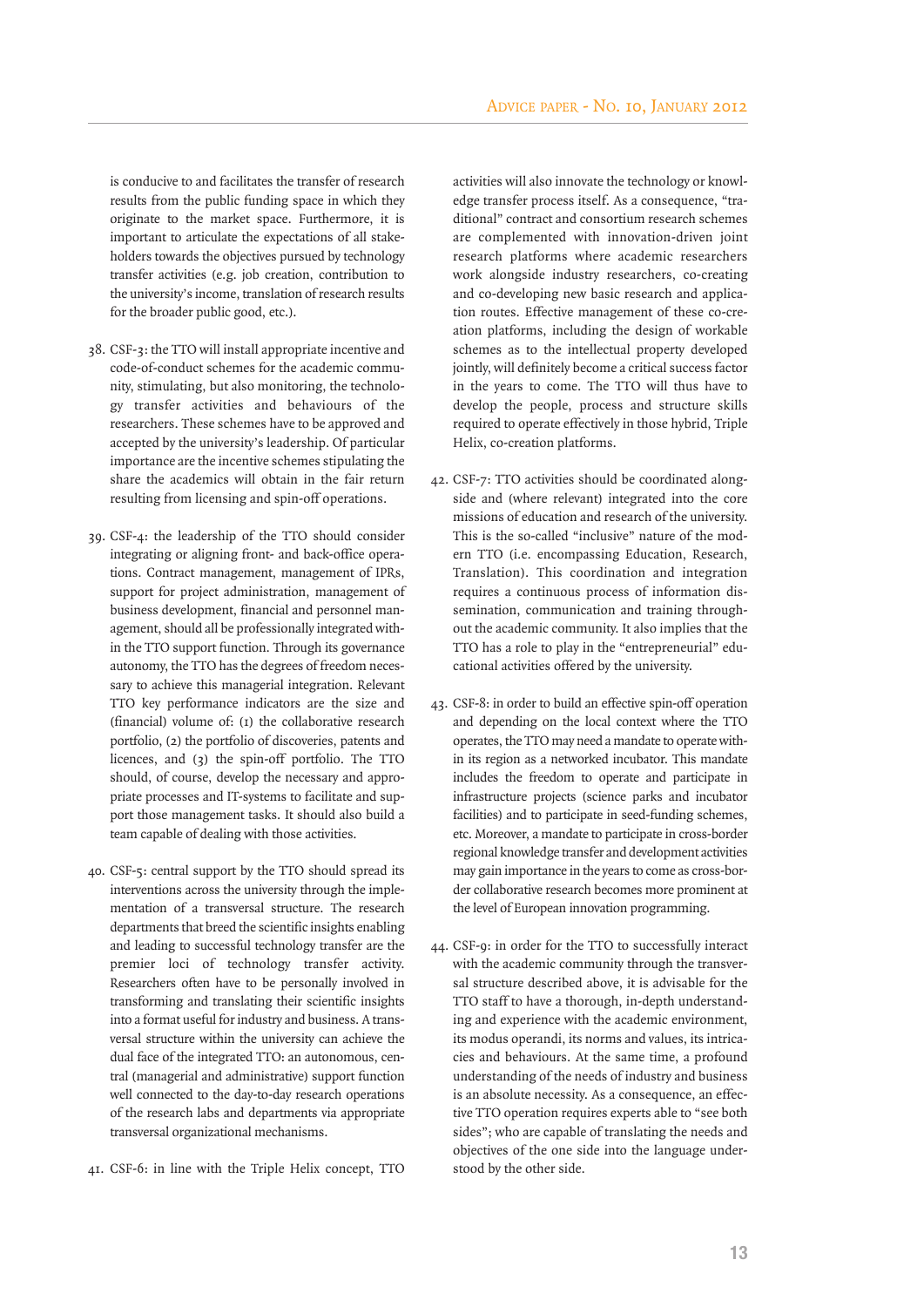45. CSF-10: the professional development of the TTO function will comprise continuous benchmarking, positioning and comparing its own approaches against the "best available practices" in technology or knowledge transfer as they develop and grow. Therefore, a successful TTO should become part of the broader TTO community that has grown and developed over the last decade. Memberships of professional organizations such as AUTM in the US or ASTP in Europe are definitely relevant. In addition, professional TTO operations will take into account and learn from best practice frameworks such as the Responsible Partnering framework developed by a group of European research management associations<sup>14</sup>.

## VI. CONCLUSION: MANAGING THE INCLUSIVE TTO

- 46. In the previous sections of this paper, the many intricacies and prerequisites of running a successful TTO operation have been highlighted. They are necessary conditions influencing and determining the entrepreneurial effectiveness of a university. Recent research<sup>15</sup> has underlined the dimensions determining the entrepreneurial effectiveness of European universities. This research reveals a primary boundary condition for a TTO to succeed, namely a strong, highly significant and positive relationship between the scientific productivity of universities and their entrepreneurial performance. Universities with a strong scientific productivity find themselves in an advantageous position when developing technology transfer activities. Those findings do suggest that industry explicitly takes into account the scientific output of the university as a criterion for selecting its academic partners.
- 47. Observations like these support the complementary role of academia and industry in innovation systems, whereby universities' specific role is and remains to focus on the more basic, curiosity-driven, longer-term part of the R&D spectrum. Industry-science links do and should respect that logic. In addition, strong associations between scientific productivity and patent activity exist, both at the level of the individual researcher and at the level of the institution. In the various studies reported in this paper, the more prolific scientists emerge as the

ones who are more likely to patent. A similar relation holds at the level of universities. Hence, there is little doubt that universities that engage in effective technology transfer can and do so on the basis of their excellence in science; while their excellence in science is further fed by the experience and insights their scientists gain through their interactions with industry. Industry-science links therefore are a matter of rigour and relevance – the rigour which is characteristic of excellent scientific work and the relevance that deep industry problems and challenges bring to the research agenda. Industryscience links are therefore also at the origin of deep intellectual, cognitive spillovers between academia and industry. This is a core contribution to the advancement of academic science. Such advancement will always be critically dependent on the scientist's curiosity and fascination leading to the emergence of major, game changing advances.

48. Given these reflections and insights, it is clear that the evolution of the TTO towards a stage 3 mode of operation offers many challenges and opportunities. On the challenge side, managing the inclusive TTO first and foremost means focusing on scientific excellence throughout the academic institution. As successful technology transfer operations follow excellent science, the latter should be a primary focus of university leadership. However, scientific excellence will not lead to effective transfer if the TTO function is underdeveloped and not well positioned within the academic context. The previous sections have described how the TTO function can be successfully embedded within the academic context. Not only does the internal context matter, also the external context does have a significant impact on effective technology transfer operations. Governance, strategic flexibility and autonomy, operational and financial degrees of freedom together constitute major critical success dimensions of an effective TTO function. As this TTO function evolves from "merely" supportive to more "inclusive" the cross-fertilization between scientific rigour and relevance of academic enquiries will be stimulated and invigourated. The growth and development of the academic TTO function should therefore be taken seriously, professionally and diligently. Getting the right people together will enable this. Such an inclusive approach towards its TTO will enable the university to fully benefit from the research opportunities that emerge in today's innovation eco-systems.

<sup>14</sup> The Responsible Partnering Framework and report were developed by EIRMA, EARTO, EUA and PROTON

<sup>15</sup> Van Looy, Bart, Landoni, Paolo, Callaert, Julie, van Pottelsberghe, Bruno, Sapsalis, Elefterios, Debackere, Koenraad, 2011, Entrepreneurial effectiveness of European universities: An empirical assessment of antecedents and trade-offs, *Research Polic*y, Vol. 40: 553-564.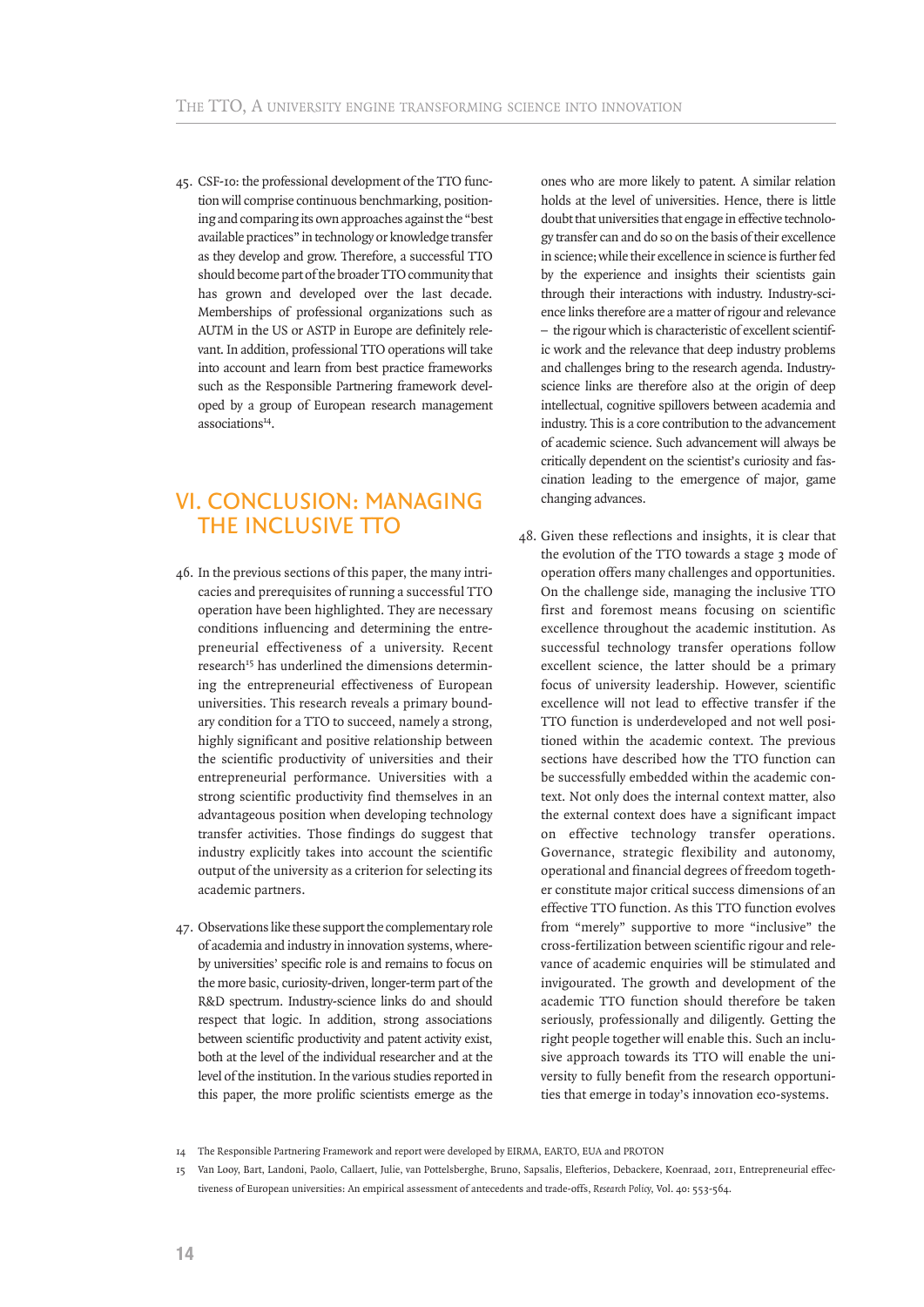## About LERU

LERU was founded in 2002 as an association of research-intensive universities sharing the values of high-quality teaching in an environment of internationally competitive research. The League is committed to: education through an awareness of the frontiers of human understanding; the creation of new knowledge through basic research, which is the ultimate source of innovation in society; the promotion of research across a broad front, which creates a unique capacity to reconfigure activities in response to new opportunities and problems. The purpose of the League is to advocate these values, to influence policy in Europe and to develop best practice through mutual exchange of experience.

## LERU publications

LERU publishes its views on research and higher education in several types of publications, including position papers, advice papers, briefing papers and notes.

Advice papers provide targeted, practical and detailed analyses of research and higher education matters. They anticipate developing or respond to ongoing issues of concern across a broad area of policy matters or research topics. Advice papers usually provide concrete recommendations for action to certain stakeholders at European, national or other levels.

LERU publications are freely available in print and online at www.leru.org.